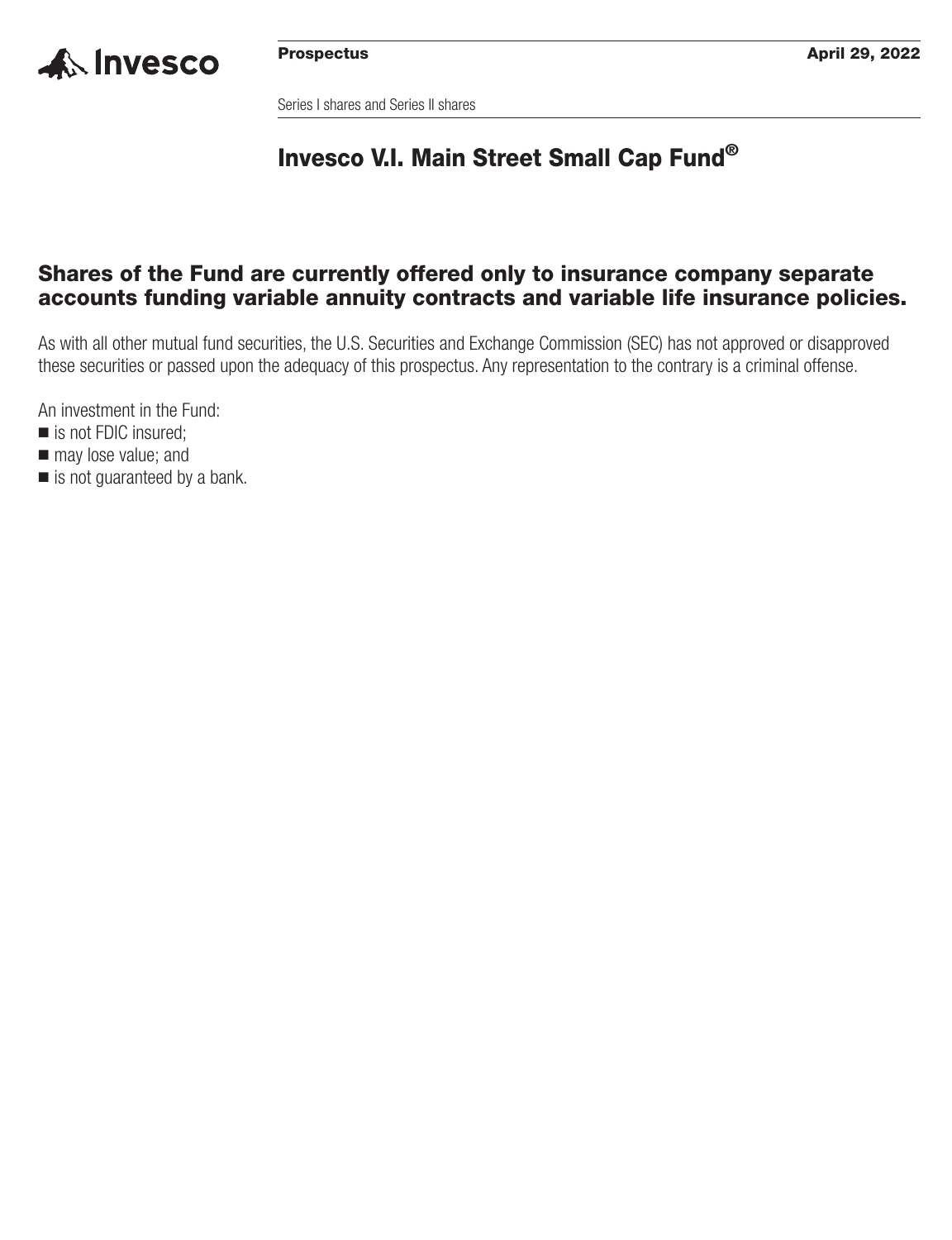# **Table of Contents**

| <b>Fund Summary</b>                                                                |                   |
|------------------------------------------------------------------------------------|-------------------|
| <b>Investment Objective(s), Strategies,</b><br><b>Risks and Portfolio Holdings</b> | 3                 |
| <b>Fund Management</b>                                                             | 4                 |
| The Adviser(s)                                                                     | 4                 |
| <b>Adviser Compensation</b>                                                        | 5                 |
| Portfolio Managers                                                                 | 5                 |
| <b>Other Information</b>                                                           | 5                 |
| Purchase and Redemption of Shares                                                  | 5                 |
| Excessive Short-Term Trading Activity Disclosure                                   | 6                 |
| Pricing of Shares                                                                  | 6                 |
| Taxes                                                                              | 7                 |
| Dividends and Distributions                                                        |                   |
| <b>Share Classes</b>                                                               | 8                 |
| <b>Distribution Plan</b>                                                           | 8                 |
| Payments to Insurance Companies                                                    | 8                 |
| <b>Financial Highlights</b>                                                        | 9                 |
| <b>Obtaining Additional Information</b>                                            | <b>Back Cover</b> |

Shares of the Fund are used as investment vehicles for variable annuity contracts and variable life insurance policies (variable products) issued by certain insurance companies, and funds of funds. You cannot purchase shares of the Fund directly. As an owner of a variable product (variable product owner) that offers the Fund as an investment option,

however, you may allocate your variable product values to a separate account of the insurance company that invests in shares of the Fund.

Your variable product is offered through its own prospectus, which contains information about your variable product, including how to purchase the variable product and how to allocate variable product values to the Fund.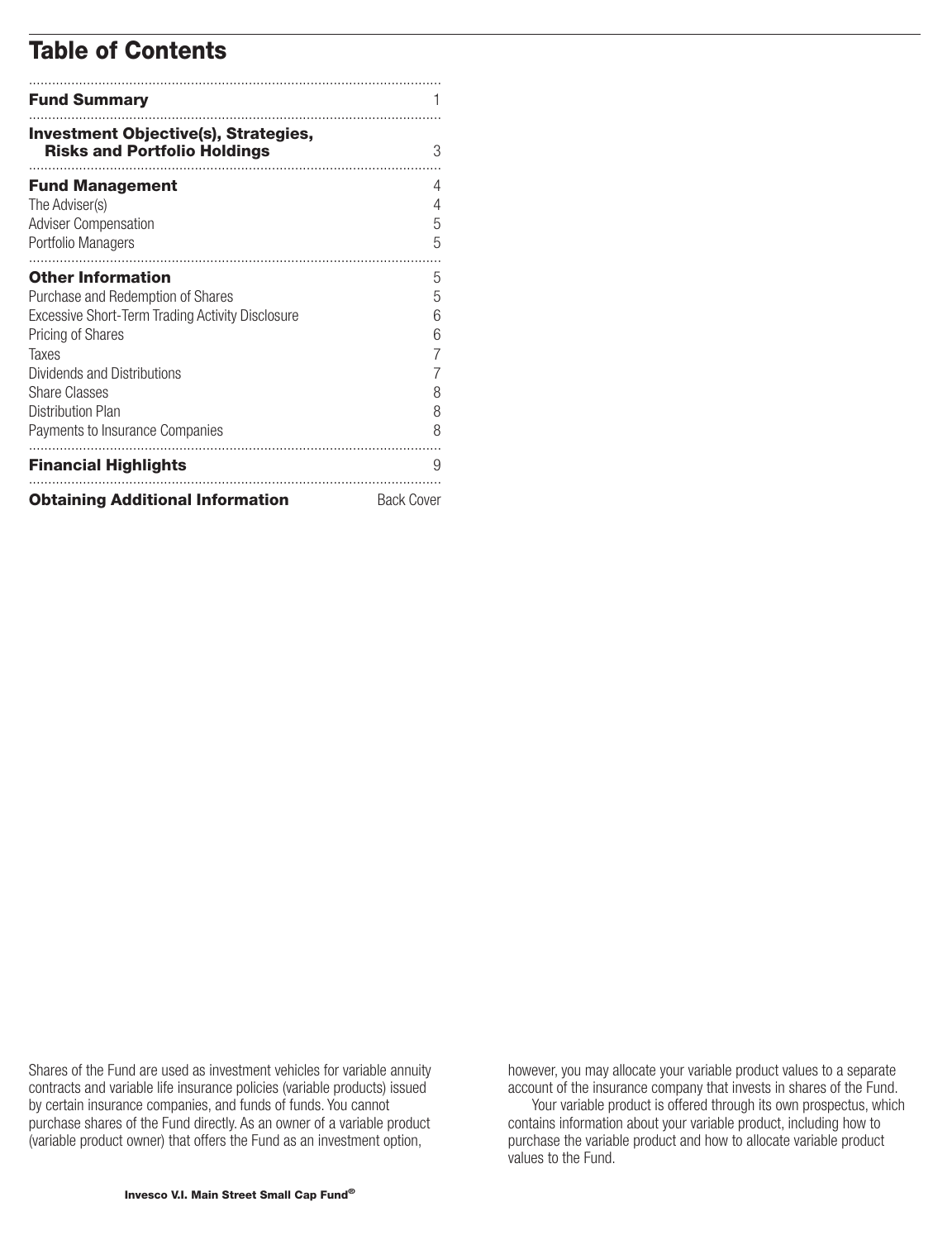# <span id="page-2-0"></span>**Fund Summary**

# **Investment Objective(s)**

The Fund's investment objective is to seek capital appreciation.

#### **Fees and Expenses of the Fund**

This table describes the fees and expenses that are incurred, directly or indirectly, when a variable product owner buys, holds, or redeems interest in an insurance company separate account that invests in the Series I shares or Series II shares of the Fund but does not represent the effect of any fees or other expenses assessed in connection with your variable product, and if it did, expenses would be higher.

**Shareholder Fees** (fees paid directly from your investment)

|                                                                                                                                   |             | Series I shares Series II shares |
|-----------------------------------------------------------------------------------------------------------------------------------|-------------|----------------------------------|
| Maximum Sales Charge (Load) Imposed on Purchases<br>(as a percentage of offering price)                                           | <b>None</b> | <b>None</b>                      |
| Maximum Deferred Sales Charge (Load) (as a<br>percentage of original purchase price or redemption<br>proceeds, whichever is less) | <b>None</b> | None                             |

**Annual Fund Operating Expenses** (expenses that you pay each year as a percentage of the value of your investment)

|                                             |       | Series I shares Series II shares |
|---------------------------------------------|-------|----------------------------------|
| <b>Management Fees</b>                      | በ 69% | U ROY                            |
| Distribution and/or Service (12b-1) Fees    | None  | 125                              |
| Other Expenses                              | (115  | 115                              |
| <b>Total Annual Fund Operating Expenses</b> | N 84  | ng                               |

**Example.** This Example is intended to help you compare the cost of investing in the Fund with the cost of investing in other mutual funds.

This Example does not represent the effect of any fees or expenses assessed in connection with your variable product, and if it did, expenses would be higher.

The Example assumes that you invest \$10,000 in the Fund for the time periods indicated and then redeem all of your shares at the end of those periods. The Example also assumes that your investment has a 5% return each year and that the Fund's operating expenses remain the same.

Although your actual costs may be higher or lower, based on these assumptions, your costs would be:

|                  | 1 Year | 3 Years | 5 Years | <b>10 Years</b> |
|------------------|--------|---------|---------|-----------------|
| Series I shares  | \$86   | \$268   | \$466   | \$1.037         |
| Series II shares | \$111  | \$347   | \$601   | \$1,329         |

**Portfolio Turnover.** The Fund pays transaction costs, such as commissions, when it buys and sells securities (or "turns over" its portfolio). A higher portfolio turnover rate may indicate higher transaction costs. These costs, which are not reflected in annual fund operating expenses or in the Example, affect the Fund's performance. During the most recent fiscal year, the Fund's portfolio turnover rate was 32% of the average value of its portfolio.

#### **Principal Investment Strategies of the Fund**

Under normal market conditions, the Fund will invest at least 80% of its net assets, including any borrowings for investment purposes, in securities of "small-cap" companies, and in derivatives and other instruments that have economic characteristics similar to such securities. A company's "market capitalization" is the value of its outstanding common stock. The Fund considers small-cap companies to be those having a market capitalization in the range of the Russell 2000 $^{\circledR}$  Index. The Fund measures a company's capitalization at the time the Fund buys a security and is not required to sell a security if the company's capitalization moves outside of the Fund's capitalization definition.

Although the Fund mainly invests in U.S. companies, it can invest in securities issued by companies or governments in any country; however, it does not currently intend to invest substantially in foreign securities. The Fund primarily invests in common stock but may also invest in other types of securities such as real estate investment trusts ("REITS") or other securities that are consistent with its investment objective.

The portfolio managers use fundamental research to select securities for the Fund's portfolio. While the process may change over time or vary in particular cases, in general the selection process currently uses a fundamental approach in analyzing issuers on factors such as a company's financial performance, competitive strength and prospects, industry position, and business model and management strength. Industry outlook, market trends and general economic conditions may also be considered.

The Fund aims to maintain a broad diversification across all major economic sectors. The portfolio is constructed and regularly monitored based upon several analytical tools, including quantitative investment models.

In constructing the portfolio, the Fund seeks to limit exposure to so-called "top-down" or "macro" risks, such as overall stock market movements, economic cycles, and interest rate or currency fluctuations. Instead, the portfolio managers seek to add value by selecting individual securities with superior company-specific fundamental attributes or relative valuations that they expect to outperform their industry and sector peers. This is commonly referred to as a "bottom-up" approach to portfolio construction.

The portfolio managers consider stock rankings, benchmark weightings and capitalization outlooks in determining security weightings for individual issuers. The portfolio managers might sell a security if the price is approaching their price target, if the company's competitive position has deteriorated or the company's management has performed poorly, or if they have identified more attractive investment prospects.

### **Principal Risks of Investing in the Fund**

As with any mutual fund investment, loss of money is a risk of investing. An investment in the Fund is not a deposit in a bank and is not insured or guaranteed by the Federal Deposit Insurance Corporation or any other governmental agency. The risks associated with an investment in the Fund can increase during times of significant market volatility. The principal risks of investing in the Fund are:

*Market Risk.* The market values of the Fund's investments, and therefore the value of the Fund's shares, will go up and down, sometimes rapidly or unpredictably. Market risk may affect a single issuer, industry or section of the economy, or it may affect the market as a whole. The value of the Fund's investments may go up or down due to general market conditions that are not specifically related to the particular issuer, such as real or perceived adverse economic conditions, changes in the general outlook for revenues or corporate earnings, changes in interest or currency rates, regional or global instability, natural or environmental disasters, widespread disease or other public health issues, war, military conflict, acts of terrorism or adverse investor sentiment generally. During a general downturn in the financial markets, multiple asset classes may decline in value. When markets perform well, there can be no assurance that specific investments held by the Fund will rise in value.

*Investing in Stocks Risk.* The value of the Fund's portfolio may be affected by changes in the stock markets. Stock markets may experience significant short-term volatility and may fall or rise sharply at times. Adverse events in any part of the equity or fixed-income markets may have unexpected negative effects on other market segments. Different stock markets may behave differently from each other and U.S. stock markets may move in the opposite direction from one or more foreign stock markets.

The prices of individual stocks generally do not all move in the same direction at the same time. However, individual stock prices tend to go up and down more dramatically than those of certain other types of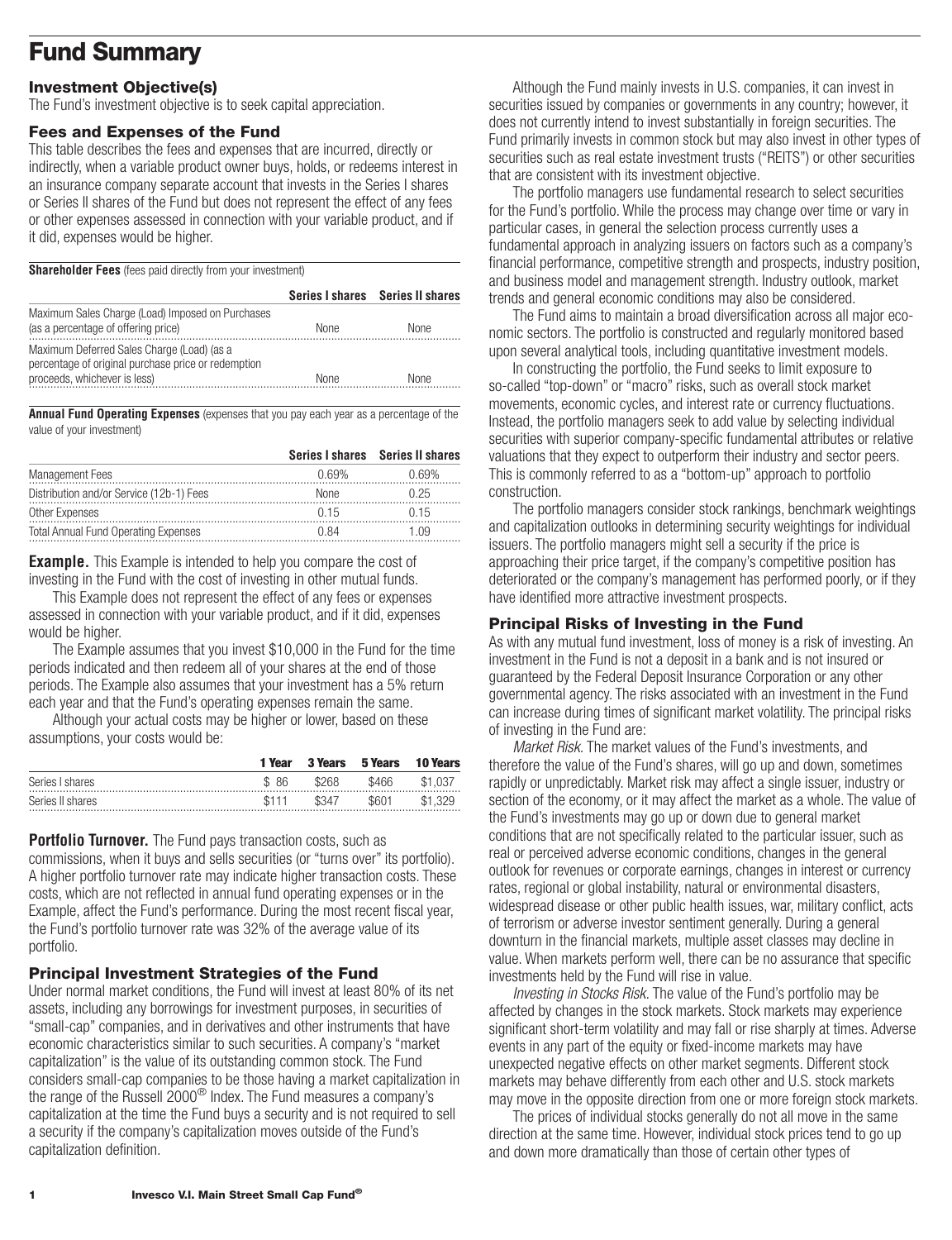investments, such as bonds. A variety of factors can negatively affect the price of a particular company's stock. These factors may include, but are not limited to: poor earnings reports, a loss of customers, litigation against the company, general unfavorable performance of the company's sector or industry, or changes in government regulations affecting the company or its industry. To the extent that securities of a particular type are emphasized (for example foreign stocks, stocks of small- or mid-cap companies, growth or value stocks, or stocks of companies in a particular industry), fund share values may fluctuate more in response to events affecting the market for those types of securities.

*Small- and Mid-Capitalization Companies Risk.* Investing in securities of small- and mid-capitalization companies involves greater risk than customarily is associated with investing in larger, more established companies. Stocks of small- and mid-capitalization companies tend to be more vulnerable to changing market conditions, may have little or no operating history or track record of success, and may have more limited product lines and markets, less experienced management and fewer financial resources than larger companies. These companies' securities may be more volatile and less liquid than those of more established companies. They may be more sensitive to changes in a company's earnings expectations and may experience more abrupt and erratic price movements. Smaller companies' securities often trade in lower volumes and in many instances, are traded over-the-counter or on a regional securities exchange, where the frequency and volume of trading is substantially less than is typical for securities of larger companies traded on national securities exchanges. Therefore, the securities of smaller companies may be subject to wider price fluctuations and it might be harder for the Fund to dispose of its holdings at an acceptable price when it wants to sell them. Since smalland mid-cap companies typically reinvest a high proportion of their earnings in their business, they may not pay dividends for some time, particularly if they are newer companies. It may take a substantial period of time to realize a gain on an investment in a small- or mid-cap company, if any gain is realized at all.

*Sector Focus Risk*. The Fund may from time to time have a significant amount of its assets invested in one market sector or group of related industries. In this event, the Fund's performance will depend to a greater extent on the overall condition of the sector or group of industries and there is increased risk that the Fund will lose significant value if conditions adversely affect that sector or group of industries.

*REIT Risk/Real Estate Risk.* Investments in real estate related instruments may be adversely affected by economic, legal, cultural, environmental or technological factors that affect property values, rents or occupancies. Shares of real estate related companies, which tend to be small- and mid-cap companies, may be more volatile and less liquid than larger companies. If a real estate related company defaults on certain types of debt obligations held by the Fund, the Fund may acquire real estate directly, which involves additional risks such as environmental liabilities; difficulty in valuing and selling the real estate; and economic or regulatory changes.

*Management Risk.* The Fund is actively managed and depends heavily on the Adviser's judgment about markets, interest rates or the attractiveness, relative values, liquidity, or potential appreciation of particular investments made for the Fund's portfolio. The Fund could experience losses if these judgments prove to be incorrect. Additionally, legislative, regulatory, or tax developments may adversely affect management of the Fund and, therefore, the ability of the Fund to achieve its investment objective.

#### **Performance Information**

The bar chart and performance table provide an indication of the risks of investing in the Fund. The Fund has adopted the performance of the Oppenheimer Main Street Small Cap Fund/VA (the predecessor fund) as the result of a reorganization of the predecessor fund into the Fund, which was consummated after the close of business on May 24, 2019 (the

"Reorganization"). Prior to the Reorganization, the Fund had not yet commenced operations. The bar chart shows changes in the performance of the Series I shares of the Fund and the Non-Service Shares of the predecessor fund from year to year as of December 31. The performance table compares the predecessor fund's and the Fund's performance to that of a broad-based securities market benchmark. The bar chart and performance table below do not reflect charges assessed in connection with your variable product; if they did, the performance shown would be lower. The Fund's (and the predecessor fund's) past performance is not necessarily an indication of how the Fund will perform in the future.

The returns shown for periods ending on or prior to May 24, 2019 are those of the Non-Service Shares and Service Shares of the predecessor fund, and are not offered by the Fund. The Non-Service Shares of the predecessor fund were reorganized into Series I shares of the Fund and the Service Shares of the predecessor fund were reorganized into the Series II shares of the Fund after the close of business on May 24, 2019. Series I shares' and Series II shares' returns of the Fund will be different from the Non-Service Shares' and the Service Shares' returns of the predecessor fund as they have different expenses.

Fund performance reflects any applicable fee waivers and expense reimbursements. Performance returns would be lower without applicable fee waivers and expense reimbursements.

All performance shown assumes the reinvestment of dividends and capital gains and the effect of the Fund's expenses.

The Series I shares and Series II shares invest in the same portfolio of securities and will have substantially similar performance, except to the extent that the expenses borne by each share class differ. Series II shares have higher expenses (and therefore lower performance) resulting from its Rule 12b-1 plan, which provides for a maximum fee equal to an annual rate of 0.25% (expressed as a percentage of average daily net assets of the Fund).



**Average Annual Total Returns** (for the periods ended December 31, 2021)

|                                                                                        | Inception<br>Date             | Year | Years             | 10<br>Years |
|----------------------------------------------------------------------------------------|-------------------------------|------|-------------------|-------------|
| Series I                                                                               | 5/1/1998 22.55% 13.73% 14.69% |      |                   |             |
| Series II                                                                              | 7/16/2001 22.26 13.46 14.40   |      |                   |             |
| Russell 2000 <sup>®</sup> Index (reflects no deduction for fees,<br>expenses or taxes) |                               |      | 14.82 12.02 13.23 |             |

#### **Management of the Fund**

Investment Adviser: Invesco Advisers, Inc. (Invesco or the Adviser)

| <b>Length of Service on the Fund</b> |
|--------------------------------------|
| 2019 (predecessor fund 2009)         |
| 2019 (predecessor fund 2013)         |
| 2019 (predecessor fund 2013)         |
| 2019 (predecessor fund 2013)         |
| 2019 (predecessor fund 2009)         |
|                                      |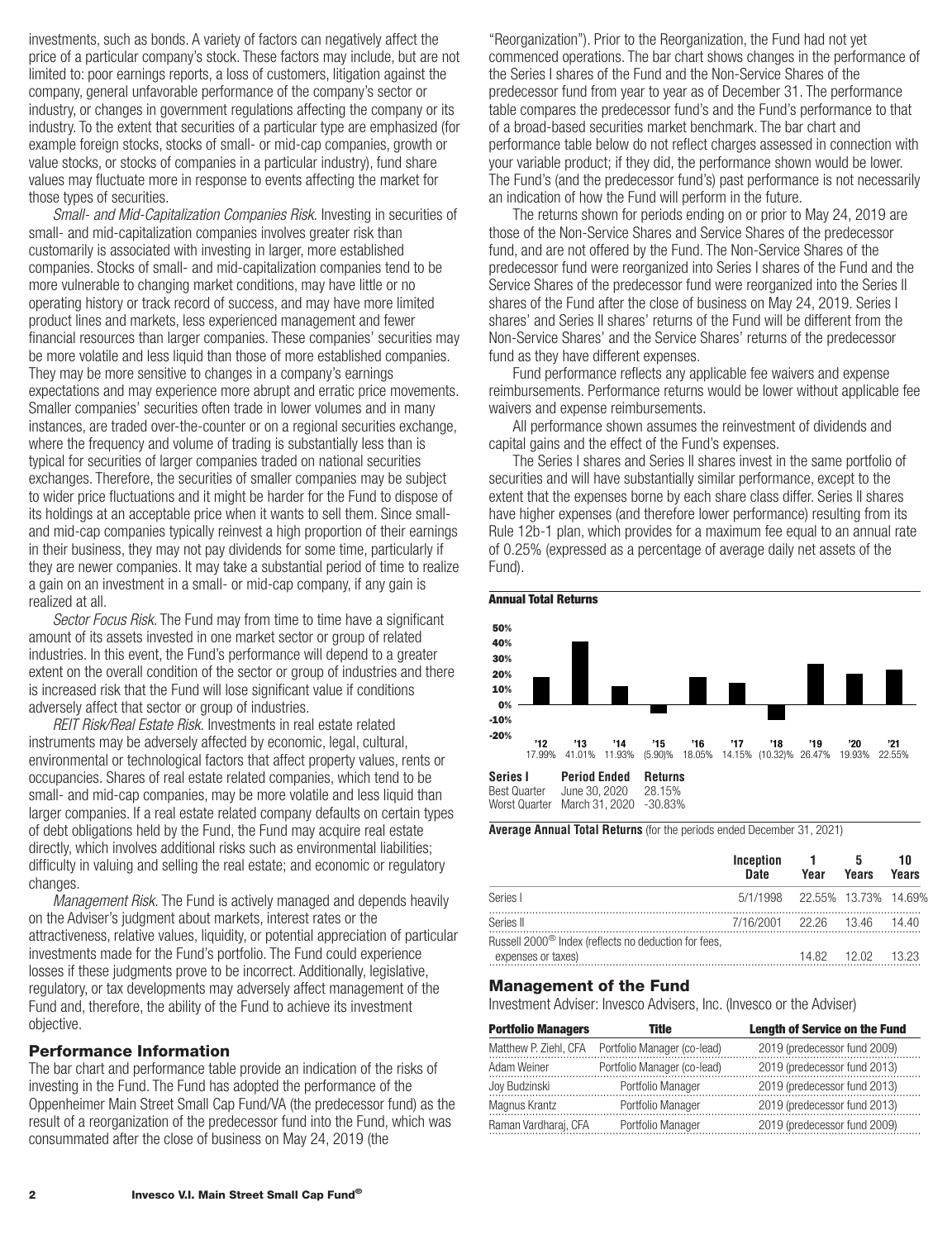### <span id="page-4-0"></span>**Purchase and Sale of Fund Shares**

You cannot purchase or sell (redeem) shares of the Fund directly. Please contact the insurance company that issued your variable product for more information on the purchase and sale of Fund shares. For more information, see "Other Information—Purchase and Redemption of Shares" in the prospectus.

### **Tax Information**

The Fund expects, based on its investment objective and strategies, that its distributions, if any, will consist of ordinary income, capital gains, or some combination of both. Because shares of the Fund must be purchased through variable products, such distributions will be exempt from current taxation if left to accumulate within the variable product. Consult your variable insurance contract prospectus for additional tax information.

### **Payments to Insurance Companies**

If you purchase the Fund through an insurance company or other financial intermediary, the Fund, the Fund's distributor or its related companies may pay the intermediary for the sale of Fund shares and related services. These payments may create a conflict of interest by influencing the insurance company or other intermediary and your salesperson or financial adviser to recommend the Fund over another investment. Ask your salesperson or financial adviser or visit your financial intermediary's website for more information.

# **Investment Objective(s), Strategies, Risks and Portfolio Holdings**

# **Objective(s) and Strategies**

The Fund's investment objective is to seek capital appreciation. The Fund's investment objective may be changed by the Board of Trustees (the Board) without shareholder approval.

Under normal market conditions, the Fund will invest at least 80% of its net assets, including any borrowings for investment purposes, in securities of "small-cap" companies, and in derivatives and other instruments that have economic characteristics similar to such securities. A company's "market capitalization" is the value of its outstanding common stock. The Fund considers small-cap companies to be those having a market capitalization in the range of the Russell 2000® Index. The capitalization range of that index is subject to change at any time due to market activity or changes in the composition of the index. The range of the Russell 2000 $^{\circledR}$ Index generally widens over time and it is reconstituted annually to preserve its market cap characteristics. The Fund measures a company's capitalization at the time the Fund buys a security and is not required to sell a security if the company's capitalization moves outside of the Fund's capitalization definition.

Although the Fund mainly invests in U.S. companies, it can invest in securities issued by companies or governments in any country; however, it does not currently intend to invest substantially in foreign securities. The Fund primarily invests in common stock but may also invest in other types of securities such as real estate investment trusts ("REITs") or other securities that are consistent with its investment objective.

The portfolio managers use fundamental research to select securities for the Fund's portfolio. While the process may change over time or vary in particular cases, in general the selection process currently uses a fundamental approach in analyzing issuers on factors such as a company's financial performance, competitive strength and prospects, industry position, and business model and management strength. Industry outlook, market trends and general economic conditions may also be considered.

The Fund aims to maintain a broad diversification across all major economic sectors. The portfolio is constructed and regularly monitored based upon several analytical tools, including quantitative investment models.

In constructing the portfolio, the Fund seeks to limit exposure to so-called "top-down" or "macro" risks, such as overall stock market movements, economic cycles, and interest rate or currency fluctuations. Instead, the portfolio managers seek to add value by selecting individual securities with superior company-specific fundamental attributes or relative valuations that they expect to outperform their industry and sector peers. This is commonly referred to as a "bottom-up" approach to portfolio construction.

The portfolio managers consider stock rankings, benchmark weightings and capitalization outlooks in determining security weightings for individual issuers. The portfolio managers might sell a security if the price is approaching their price target, if the company's competitive position has deteriorated or the company's management has performed poorly, or if they have identified more attractive investment prospects.

In anticipation of or in response to market, economic, political, or other conditions, the Fund's portfolio managers may temporarily use a different investment strategy for defensive purposes. If the Fund's portfolio managers do so, different factors could affect the Fund's performance and the Fund may not achieve its investment objective.

The Fund's investments in the types of securities and other investments described in this prospectus vary from time to time, and, at any time, the Fund may not be invested in all of the types of securities and other investments described in this prospectus. The Fund may also invest in securities and other investments not described in this prospectus.

For more information, see "Description of the Funds and Their Investments and Risks" in the Fund's SAI.

# **Risks**

The principal risks of investing in the Fund are:

*Market Risk.* The market values of the Fund's investments, and therefore the value of the Fund's shares, will go up and down, sometimes rapidly or unpredictably. Market risk may affect a single issuer, industry or section of the economy, or it may affect the market as a whole. The value of the Fund's investments may go up or down due to general market conditions that are not specifically related to the particular issuer, such as real or perceived adverse economic conditions, changes in the general outlook for revenues or corporate earnings, changes in interest or currency rates, regional or global instability, or adverse investor sentiment generally. The value of the Fund's investments may also go up or down due to factors that affect an individual issuer or a particular industry or sector, such as changes in production costs and competitive conditions within an industry. In addition, natural or environmental disasters, widespread disease or other public health issues, war, military conflict, acts of terrorism or other events may have a significant impact on the value of the Fund's investments, as well as the financial markets and global economy generally. Such circumstances may also impact the ability of the Adviser to effectively implement the Fund's investment strategy. During a general downturn in the financial markets, multiple asset classes may decline in value. When markets perform well, there can be no assurance that specific investments held by the Fund will rise in value.

■ Market Disruption Risks Related to Russia-Ukraine Conflict. Following Russia's invasion of Ukraine in late February 2022, various countries, including the United States, as well as NATO and the European Union, issued broad-ranging economic sanctions against Russia and Belarus. The resulting responses to the military actions (and potential further sanctions in response to continued military activity), the potential for military escalation and other corresponding events, have had, and could continue to have, severe negative effects on regional and global economic and financial markets, including increased volatility, reduced liquidity and overall uncertainty. The negative impacts may be particularly acute in certain sectors including, but not limited to, energy and financials. Russia may take additional counter measures or retaliatory actions (including cyberattacks), which could exacerbate negative consequences on global financial markets. The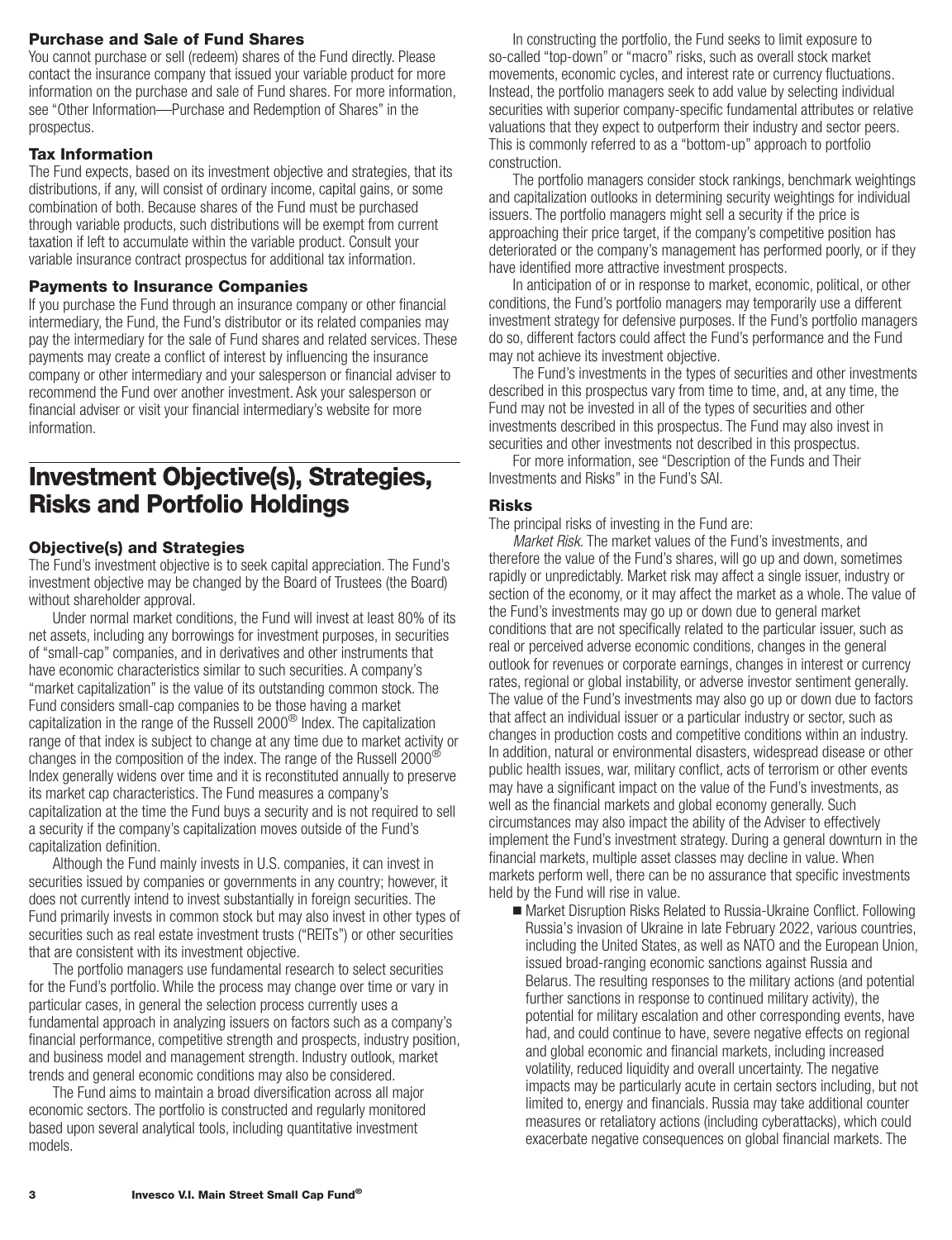<span id="page-5-0"></span>duration of ongoing hostilities and corresponding sanctions and related events cannot be predicted. The foregoing may result in a negative impact on Fund performance and the value of an investment in the Fund, even beyond any direct investment exposure the Fund may have to Russian issuers or the adjoining geographic regions.

■ COVID-19. The "COVID-19" strain of coronavirus has resulted in instances of market closures and dislocations, extreme volatility, liquidity constraints and increased trading costs. Efforts to contain its spread have resulted in travel restrictions, disruptions of healthcare systems, business operations (including business closures) and supply chains, layoffs, lower consumer demand and employee availability, and defaults and credit downgrades, among other significant economic impacts that have disrupted global economic activity across many industries. Such economic impacts may exacerbate other pre-existing political, social and economic risks locally or globally and cause general concern and uncertainty. The full economic impact and ongoing effects of COVID-19 (or other future epidemics or pandemics) at the macro-level and on individual businesses are unpredictable and may result in significant and prolonged effects on the Fund's performance.

*Investing in Stocks Risk*. Common stock represents an ownership interest in a company. It ranks below preferred stock and debt securities in claims for dividends and in claims for assets of the issuer in a liquidation or bankruptcy. Common stocks may be exchange-traded or over-the-counter securities. Over-the-counter securities may be less liquid than exchange-traded securities.

The value of the Fund's portfolio may be affected by changes in the stock markets. Stocks and other equity securities fluctuate in price in response to changes to equity markets in general. Stock markets may experience significant short-term volatility and may fall or rise sharply at times. Adverse events in any part of the equity or fixed-income markets may have unexpected negative effects on other market segments. Different stock markets may behave differently from each other and U.S. stock markets may move in the opposite direction from one or more foreign stock markets.

The prices of individual stocks generally do not all move in the same direction at the same time. However, individual stock prices tend to go up and down more dramatically than those of certain other types of investments, such as bonds. A variety of factors can negatively affect the price of a particular company's stock. These factors may include, but are not limited to: poor earnings reports, a loss of customers, litigation against the company, general unfavorable performance of the company's sector or industry, or changes in government regulations affecting the company or its industry. To the extent that securities of a particular type are emphasized (for example foreign stocks, stocks of small- or mid-cap companies, growth or value stocks, or stocks of companies in a particular industry), their share values may fluctuate more in response to events affecting the market for those types of securities.

*Small- and Mid-Capitalization Companies Risk*. Investing in securities of small- and mid-capitalization companies involves greater risk than customarily is associated with investing in larger, more established companies. Stocks of small- and mid-capitalization companies tend to be more vulnerable to changing market conditions, may have little or no operating history or track record of success, and may have more limited product lines and markets, less experienced management and fewer financial resources than larger companies. These companies' securities may be more volatile and less liquid than those of more established companies. They may be more sensitive to changes in a company's earnings expectations and may experience more abrupt and erratic price movements. Smaller companies' securities often trade in lower volumes and in many instances, are traded over-the-counter or on a regional securities exchange, where the frequency and volume of trading is substantially less than is typical for securities of larger companies traded on national securities exchanges. Therefore, the securities of smaller companies may be subject to wider price fluctuations and it might be harder for the Fund to dispose of

its holdings at an acceptable price when it wants to sell them. In addition, investors might seek to trade Fund shares based on their knowledge or understanding of the value of smaller company securities (this is sometimes referred to as "price arbitrage"), which could interfere with the efficient management of the Fund. Since small and mid-cap companies typically reinvest a high proportion of their earnings in their business, they may not pay dividends for some time, particularly if they are newer companies. It may take a substantial period of time to realize a gain on an investment in a small- or mid-cap company, if any gain is realized at all. The relative sizes of companies may change over time as the securities market changes, and the Fund is not required to sell the securities of companies whose market capitalizations have grown or decreased due to market fluctuations.

*Sector Focus Risk*. The Fund may from time to time have a significant amount of its assets invested in one market sector or group of related industries. The prices of stocks of issuers in a particular industry or sector may go up and down in response to changes in economic conditions, government regulations, availability of basic resources or supplies, or other events that affect that industry or sector more than others. In this event, the Fund's performance will depend to a greater extent on the overall condition of the sector or group of industries and there is increased risk that the Fund will lose significant value if conditions adversely affect that sector or group of industries. Information about the Fund's investment in a particular industry or market sector is available in its annual and semi-annual reports to shareholders and in its reports on Form N-PORT filed with the SEC.

*REIT Risk/Real Estate Risk.* Investments in real estate related instruments may be adversely affected by economic, legal, cultural, environmental or technological factors that affect property values, rents or occupancies. Real estate companies, including REITs or similar structures, tend to be small- and mid-cap companies and their shares may be more volatile and less liquid than larger companies. The value of investments in real estate related companies may be affected by the quality of management, the ability to repay loans, the utilization of leverage and financial covenants related thereto, whether the company carries adequate insurance and environmental factors. If a real estate related company defaults on certain types of debt obligations held by the Fund, the Fund may acquire real estate directly, which involves additional risks such as environmental liabilities; difficulty in valuing and selling the real estate; and economic or regulatory changes.

*Management Risk.* The Fund is actively managed and depends heavily on the Adviser's judgment about markets, interest rates or the attractiveness, relative values, liquidity, or potential appreciation of particular investments made for the Fund's portfolio. The Fund could experience losses if these judgments prove to be incorrect. There can be no guarantee that the Adviser's investment techniques or investment decisions will produce the desired results. Additionally, legislative, regulatory, or tax developments may affect the investments or investment strategies available to the Adviser in connection with managing the Fund, which may also adversely affect the ability of the Fund to achieve its investment objective.

#### **Portfolio Holdings**

A description of Fund policies and procedures with respect to the disclosure of Fund portfolio holdings is available in the SAI, which is available at www.invesco.com/us.

# **Fund Management**

#### **The Adviser(s)**

Invesco serves as the Fund's investment adviser. The Adviser manages the investment operations of the Fund as well as other investment portfolios that encompass a broad range of investment objectives, and has agreed to perform or arrange for the performance of the Fund's day-to-day management. The Adviser is located at 1555 Peachtree Street, N.E., Atlanta, Georgia 30309. The Adviser, as successor in interest to multiple investment advisers, has been an investment adviser since 1976.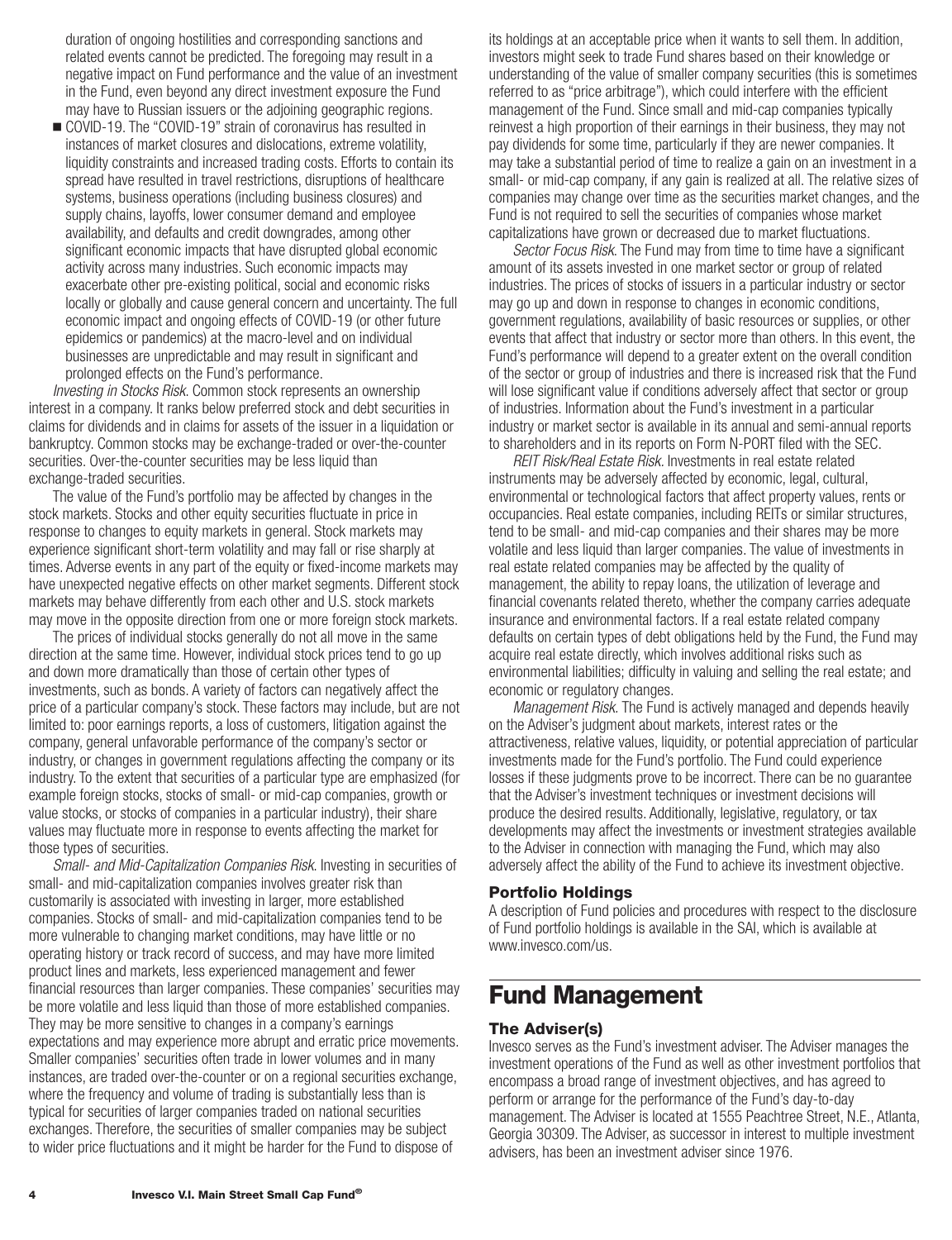<span id="page-6-0"></span>*Sub-Advisers*. Invesco has entered into one or more Sub-Advisory Agreements with certain affiliates to serve as sub-advisers to the Fund (the Sub-Advisers). Invesco may appoint the Sub-Advisers from time to time to provide discretionary investment management services, investment advice, and/or order execution services to the Fund. The Sub-Advisers and the Sub-Advisory Agreements are described in the SAI.

*Potential New Sub-Advisers (Exemptive Order Structure)*. The SEC has also granted exemptive relief that permits the Adviser, subject to certain conditions, to enter into new sub-advisory agreements with affiliated or unaffiliated sub-advisers on behalf of the Fund without shareholder approval. The exemptive relief also permits material amendments to existing sub-advisory agreements with affiliated or unaffiliated sub-advisers (including the Sub-Advisory Agreements with the Sub-Advisers) without shareholder approval. Under this structure, the Adviser has ultimate responsibility, subject to oversight of the Board, for overseeing such sub-advisers and recommending to the Board their hiring, termination, or replacement. The structure does not permit investment advisory fees paid by the Fund to be increased without shareholder approval, or change the Adviser's obligations under the investment advisory agreement, including the Adviser's responsibility to monitor and oversee sub-advisory services furnished to the Fund.

### **Exclusion of Adviser from Commodity Pool Operator Definition**

With respect to the Fund, the Adviser has claimed an exclusion from the definition of "commodity pool operator" (CPO) under the Commodity Exchange Act (CEA) and the rules of the Commodity Futures Trading Commission (CFTC) and, therefore, is not subject to CFTC registration or regulation as a CPO. In addition, the Adviser is relying upon a related exclusion from the definition of "commodity trading advisor" (CTA) under the CEA and the rules of the CFTC with respect to the Fund.

The terms of the CPO exclusion require the Fund, among other things, to adhere to certain limits on its investments in "commodity interests." Commodity interests include commodity futures, commodity options and swaps, which in turn include non-deliverable forwards. The Fund is permitted to invest in these instruments as further described in the Fund's SAI. However, the Fund is not intended as a vehicle for trading in the commodity futures, commodity options or swaps markets. The CFTC has neither reviewed nor approved the Adviser's reliance on these exclusions, or the Fund, its investment strategies or this prospectus.

# **Adviser Compensation**

During the fiscal year ended December 31, 2021, the Adviser received compensation of 0.65% of the Fund's average daily net assets, after fee waiver and/or expense reimbursement, if any.

A discussion regarding the basis for the Board's approval of the investment advisory agreement and investment sub-advisory agreements of the Fund is available in the Fund's most recent annual or semi-annual report to shareholders.

# **Portfolio Managers**

The following individuals are jointly and primarily responsible for the day-to-day management of the Fund's portfolio:

- Matthew P. Ziehl, CFA (co-lead manager), Portfolio Manager, who has been responsible for the Fund since 2019 and has been associated with Invesco and/or its affiliates since 2019. Prior to the commencement of the Fund's operations, Mr. Ziehl managed the predecessor fund since 2009 and was associated with OppenheimerFunds, a global asset management firm, since 2009.
- Adam Weiner (co-lead manager), Portfolio Manager, who has been responsible for the Fund since 2019 and has been associated with Invesco and/or its affiliates since 2019.Prior to the commencement of the

Fund's operations, Mr. Weiner managed the predecessor fund since 2013 and was associated with OppenheimerFunds, a global asset management firm, since 2009.

- Joy Budzinski, Portfolio Manager, who has been responsible for the Fund since 2019 and has been associated with Invesco and/or its affiliates since 2019. Prior to the commencement of the Fund's operations, Ms. Budzinski managed the predecessor fund since 2013 and was associated with OppenheimerFunds, a global asset management firm, since 2009.
- Magnus Krantz, Portfolio Manager, who has been responsible for the Fund since 2019 and has been associated with Invesco and/or its affiliates since 2019. Prior to the commencement of the Fund's operations, Mr. Krantz managed the predecessor fund since 2013 and was associated with OppenheimerFunds, a global asset management firm, since 2009.
- Raman Vardharaj, CFA, Portfolio Manager, who has been responsible for the Fund since 2019 and has been associated with Invesco and/or its affiliates since 2019. Prior to the commencement of the Fund's operations, Mr. Vardharaj managed the predecessor fund since 2009 and was associated with OppenheimerFunds, a global asset management firm, since 2009.

A lead manager generally has final authority over all aspects of the Fund's investment portfolio, including but not limited to, purchases and sales of individual securities, portfolio construction techniques, portfolio risk assessment, and the management of daily cash flows in accordance with portfolio holdings. The degree to which a lead manager may perform these functions, and the nature of these functions, may change from time to time.

More information on the portfolio managers may be found at www.invesco.com/us. The website is not part of the prospectus.

The Fund's SAI provides additional information about the portfolio managers' investments in the Fund, a description of the compensation structure and information regarding other accounts managed.

# **Other Information**

# **Purchase and Redemption of Shares**

The Fund ordinarily effects orders to purchase and redeem shares at the Fund's next computed net asset value (NAV) after it receives an order. Insurance companies participating in the Fund serve as the Fund's designee for receiving orders of separate accounts that invest in the Fund. The Fund may postpone the right of redemption only under unusual circumstances, as allowed by the SEC, such as when the New York Stock Exchange (NYSE) restricts or suspends trading.

Although the Fund generally intends to pay redemption proceeds solely in cash, the Fund reserves the right to determine, in its sole discretion, whether to satisfy redemption requests by making payment in securities or other property (known as a redemption in kind). Redemptions in kind may result in transaction costs and/or market fluctuations associated with liquidating or holding the securities, respectively.

Shares of the Fund are offered in connection with mixed and shared funding, i.e., to separate accounts of affiliated and unaffiliated insurance companies funding variable products. The Fund currently offers shares only to insurance company separate accounts and funds of funds. In the future, the Fund may offer them to pension and retirement plans that qualify for special federal income tax treatment. Due to differences in tax treatment and other considerations, the interests of Fund shareholders, including variable product owners and plan participants investing in the Fund (whether directly or indirectly through fund of funds), may conflict.

Mixed and shared funding may present certain conflicts of interest. For example, violation of the federal tax laws by one insurance company separate account investing directly or indirectly in a fund could cause variable products funded through another insurance company separate account to lose their tax-deferred status, unless remedial actions were taken. The Board will monitor for the existence of any material conflicts and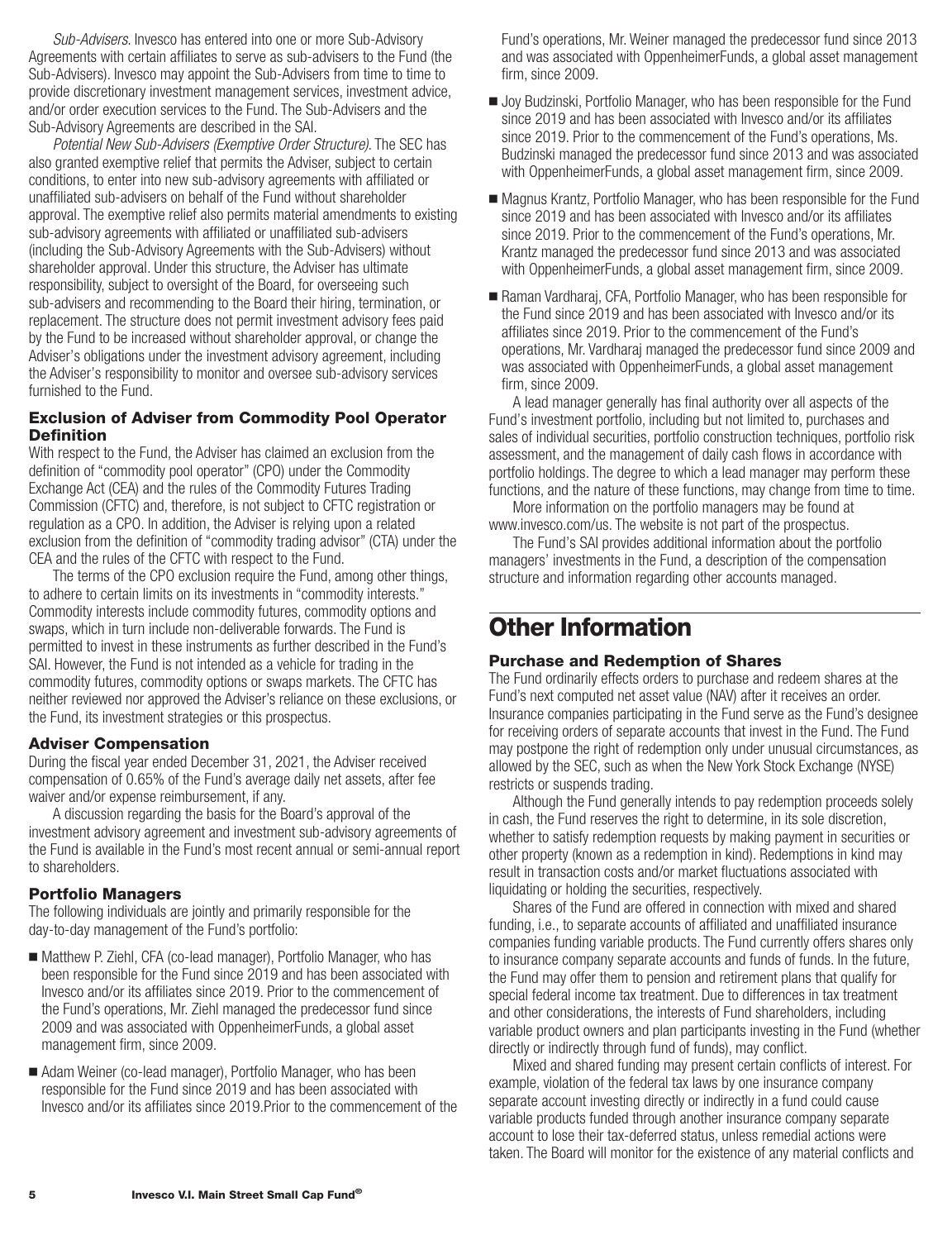<span id="page-7-0"></span>determine what action, if any, should be taken. The Fund's NAV could decrease if it had to sell investment securities to pay redemption proceeds to a separate account (or plan) withdrawing because of a conflict.

#### **Redemptions by Large Shareholders**

At times, the Fund may experience adverse effects when certain large shareholders redeem large amounts of shares of the Fund. Large redemptions may cause the Fund to sell portfolio securities at times when it would not otherwise do so. In addition, these transactions may also accelerate the realization of taxable income to shareholders (if applicable) if such sales of investments resulted in gains and may also increase transaction costs and/or increase in the Fund's expense ratio. When experiencing a redemption by a large shareholder, the Fund may delay payment of the redemption request up to seven days to provide the investment manager with time to determine if the Fund can redeem the request-in-kind or to consider other alternatives to lessen the harm to remaining shareholders. Under certain circumstances, however, the Fund may be unable to delay a redemption request, which could result in the automatic processing of a large redemption that is detrimental to the Fund and its remaining shareholders.

### **Excessive Short-Term Trading Activity Disclosure**

The Fund's investment programs are designed to serve long-term investors and are not designed to accommodate excessive short-term trading activity in violation of the Fund's policies and procedures described below. Excessive short-term trading activity in the Fund's shares (i.e., purchases of Fund shares followed shortly thereafter by redemptions of such shares, or vice versa) may hurt the long-term performance of the Fund by requiring it to maintain an excessive amount of cash or to liquidate portfolio holdings at a disadvantageous time, thus interfering with the efficient management of the Fund by causing it to incur increased brokerage and administrative costs. Where excessive short-term trading activity seeks to take advantage of arbitrage opportunities from stale prices for portfolio securities, the value of Fund shares held by long-term investors may be diluted. The Board has adopted policies and procedures designed to discourage excessive short-term trading of Fund shares. The Fund may alter its policies and procedures at any time without giving prior notice to Fund shareholders if Invesco believes the change would be in the best interests of long-term investors.

Pursuant to the Fund's policies and procedures, Invesco and certain of its corporate affiliates (Invesco and such affiliates, collectively, the Invesco Affiliates) currently use the following tools designed to discourage excessive short-term trading in the Fund:

(1) trade activity monitoring; and

(2) the use of fair value pricing consistent with procedures approved by the Board.

Each of these tools is described in more detail below.

In addition, restrictions designed to discourage or curtail excessive short-term trading activity may be imposed by the insurance companies and/or their separate accounts that invest in the Fund on behalf of variable product owners. Variable product owners should refer to the applicable contract and related prospectus for more details.

# **Trade Activity Monitoring**

To detect excessive short-term trading activities, the Invesco Affiliates will monitor, on a daily basis, selected aggregate purchase or redemption trade orders placed by insurance companies and/or their separate accounts. The Invesco Affiliates will seek to work with insurance companies to discourage variable product owners from engaging in abusive trading practices. However, the ability of the Invesco Affiliates to monitor trades that are placed by variable product owners is severely if not completely limited due to the fact that the insurance companies trade with the Fund through omnibus accounts, and maintain the exclusive relationship with, and are responsible for maintaining the account records of, their variable product owners. There may also be legal and technological limitations on the ability of insurance

companies to impose restrictions on the trading practices of their variable product owners. As a result, there can be no guarantee that the Invesco Affiliates will be able to detect or deter market timing by variable product owners.

If, as a result of this monitoring, the Invesco Affiliates believe that a variable product owner has engaged in excessive short-term trading (regardless of whether or not the insurance company's own trading restrictions are exceeded), the Invesco Affiliates will seek to act in a manner that they believe is consistent with the best interests of long-term investors, which may include taking steps such as (1) asking the insurance company to take action to stop such activities, or (2) refusing to process future purchases related to such activities in the insurance company's account with the Fund. The Invesco Affiliates will use reasonable efforts to apply the Fund's policies uniformly given the potential limitations described above.

# **Fair Value Pricing**

Securities owned by the Fund are to be valued at current market value if market quotations are readily available. All other securities and assets of the Fund for which market quotations are not readily available are to be valued at fair value determined in good faith using procedures approved by the Board. An effect of fair value pricing may be to reduce the ability of frequent traders to take advantage of arbitrage opportunities resulting from potentially "stale" prices of portfolio holdings. However, it cannot eliminate the possibility of frequent trading.

See "Pricing of Shares—Determination of Net Asset Value (NAV)" for more information.

### **Risks**

There is the risk that the Fund's policies and procedures will prove ineffective in whole or in part to detect or prevent excessive short-term trading. Although these policies and procedures, including the tools described above, are designed to discourage excessive short-term trading, they do not eliminate the possibility that excessive short-term trading activity in the Fund will occur. Moreover, each of these tools involves judgments that are inherently subjective. The Invesco Affiliates seek to make these judgments to the best of their abilities in a manner that they believe is consistent with the best interests of long-term investors. However, there can be no assurance that the Invesco Affiliates will be able to gain access to any or all of the information necessary to detect or prevent excessive short-term trading by a variable product owner. While the Invesco Affiliates and the Fund may seek to take actions with the assistance of the insurance companies that invest in the Fund, there is the risk that neither the Invesco Affiliates nor the Fund will be successful in their efforts to minimize or eliminate such activity.

# **Pricing of Shares**

# **Determination of Net Asset Value (NAV)**

The price of the Fund's shares is the Fund's NAV per share. The Fund values portfolio securities for which market quotations are readily available at market value. Securities and other assets quoted in foreign currencies are valued in U.S. dollars based on the prevailing exchange rates on that day. The Fund values securities and assets for which market quotations are unavailable at their "fair value," which is described below.

Even when market quotations are available, they may be stale or they may be unreliable because the security is not traded frequently, trading on the security ceased before the close of the trading market or issuer specific events occurred after the security ceased trading or because of the passage of time between the close of the market on which the security trades and the close of the NYSE and when the Fund calculates its NAV. Issuer specific events may cause the last market quotation to be unreliable. Such events may include a merger or insolvency, events that affect a geographical area or an industry segment, such as political events or natural disasters, or market events, such as a significant movement in the U.S. market. Where the Adviser determines that the closing price of the security is stale or unreliable, the Adviser will value the security at its fair value.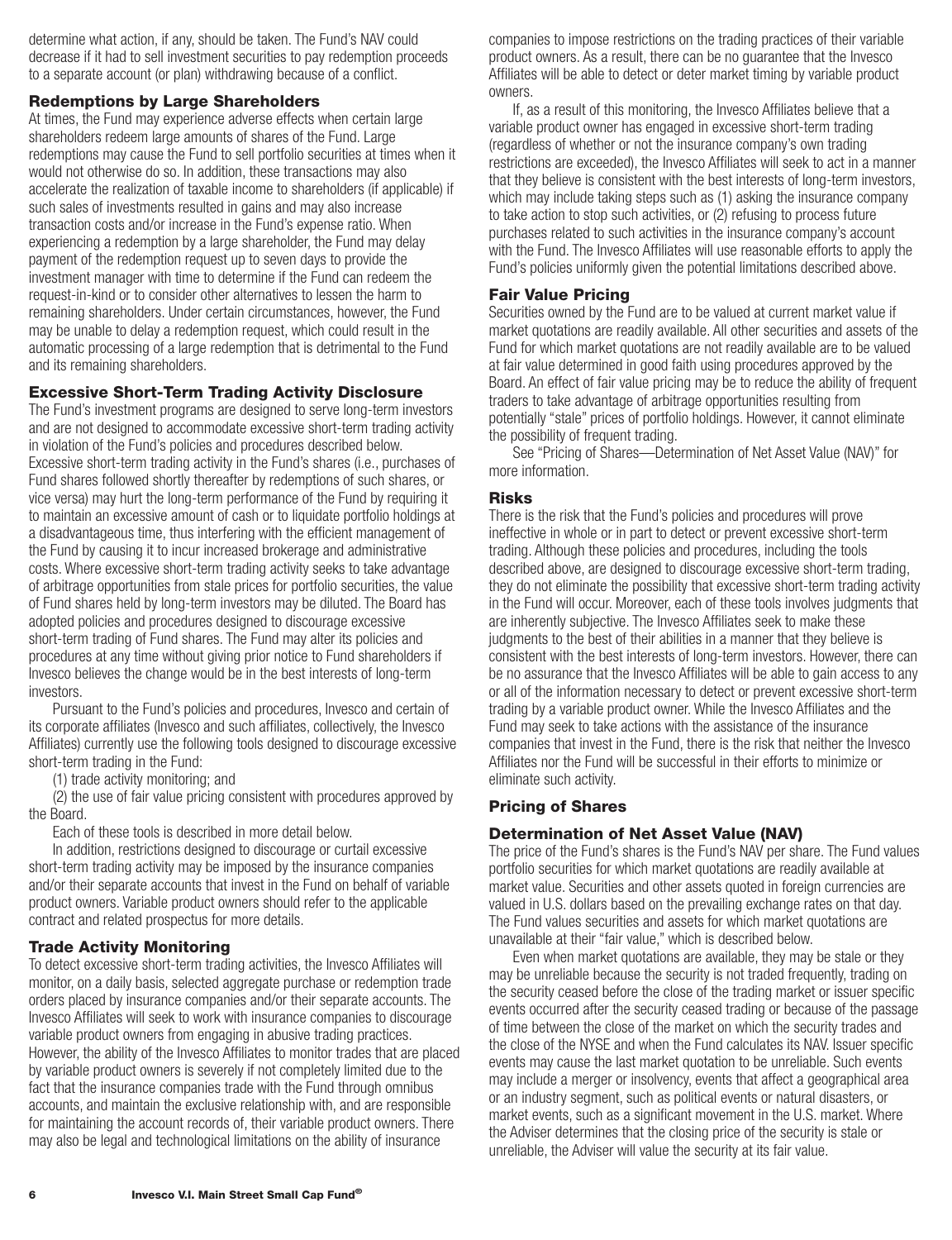<span id="page-8-0"></span>Fair value is that amount that the owner might reasonably expect to receive for the security upon its current sale. A fair value price is an estimated price that requires consideration of all appropriate factors, including indications of fair value available from pricing services. Fair value pricing involves judgment and a fund that uses fair value methodologies may value securities higher or lower than another fund using market quotations or its own fair value methodologies to price the same securities. Investors who purchase or redeem Fund shares on days when the Fund is holding fair-valued securities may receive a greater or lesser number of shares, or higher or lower redemption proceeds, than they would have received if the Fund had not fair-valued the security or had used a different methodology.

The Board has delegated the daily determination of fair value prices to the Adviser's valuation committee, which acts in accordance with Board approved policies. Fair value pricing methods and pricing services can change from time to time as approved by the Board.

The intended effect of applying fair value pricing is to compute a NAV that accurately reflects the value of the Fund's portfolio at the time that the NAV is calculated. An additional intended effect is to discourage those seeking to take advantage of arbitrage opportunities resulting from "stale" prices and to mitigate the dilutive impact of any such arbitrage. However, the application of fair value pricing cannot eliminate the possibility that arbitrage opportunities will exist.

Specific types of securities are valued as follows:

*Senior Secured Floating Rate Loans and Senior Secured Floating Rate Debt Securities.* Senior secured floating rate loans and senior secured floating rate debt securities are fair valued using evaluated quotes provided by an independent pricing service. Evaluated quotes provided by the pricing service may reflect appropriate factors such as market quotes, ratings, tranche type, industry, company performance, spread, individual trading characteristics, institution-size trading in similar groups of securities and other market data.

*Domestic Exchange Traded Equity Securities.* Market quotations are generally available and reliable for domestic exchange traded equity securities. If market quotations are not available or are unreliable, the Adviser will value the security at fair value in good faith using procedures approved by the Board.

*Foreign Securities.* If market quotations are available and reliable for foreign exchange traded equity securities, the securities will be valued at the market quotations. Because trading hours for certain foreign securities end before the close of the NYSE, closing market quotations may become unreliable. If between the time trading ends on a particular security and the close of the customary trading session on the NYSE events occur that are significant and may make the closing price unreliable, the Fund may fair value the security. If an issuer specific event has occurred that the Adviser determines, in its judgment, is likely to have affected the closing price of a foreign security, it will price the security at fair value. The Adviser also relies on a screening process from a pricing vendor to indicate the degree of certainty, based on historical data, that the closing price in the principal market where a foreign security trades is not the current market value as of the close of the NYSE. For foreign securities where the Adviser believes, at the approved degree of certainty, that the price is not reflective of current market value, the Adviser will use the indication of fair value from the pricing service to determine the fair value of the security. The pricing vendor, pricing methodology or degree of certainty may change from time to time. Fund securities primarily traded on foreign markets may trade on days that are not business days of the Fund. Because the NAV of Fund shares is determined only on business days of the Fund, the value of foreign securities included in the Fund's portfolio may change on days when the separate account to which you have allocated variable product values will not be able to purchase or redeem shares of the Fund.

*Fixed Income Securities.* Fixed income securities, such as government, corporate, asset-backed and municipal bonds and convertible securities, including high yield or junk bonds, and loans, normally are valued on the

basis of prices provided by independent pricing services. Prices provided by the pricing services may be determined without exclusive reliance on quoted prices, and may reflect appropriate factors such as institution-size trading in similar groups of securities, developments related to special securities, dividend rate, maturity and other market data. Pricing services generally value fixed income securities assuming orderly transactions of institutional round lot size, but a Fund may hold or transact in the same securities in smaller, odd lot sizes. Odd lots often trade at lower prices than institutional round lots. Prices received from pricing services are fair value prices. In addition, if the price provided by the pricing service and independent quoted prices are unreliable, the Adviser's valuation committee will fair value the security using procedures approved by the Board.

*Short-term Securities.* The Fund's short-term investments are valued at amortized cost when the security has 60 days or less to maturity.

*Futures and Options.* Futures contracts are valued at the final settlement price set by the exchange on which they are principally traded. Options are valued on the basis of market quotations, if available.

*Swap Agreements.* Swap agreements are fair valued using an evaluated quote provided by an independent pricing service. Evaluated quotes provided by the pricing service are based on a model that may include end of day net present values, spreads, ratings, industry and company performance.

*Open-end Funds.* If the Fund invests in other open-end funds, other than open-end funds that are exchange traded, the investing Fund will calculate its NAV using the NAV of the underlying fund in which it invests. The Fund discloses portfolio holdings at different times to insurance companies issuing variable products that invest in the Fund, and in annual and semi-annual shareholder reports. Refer to such reports to determine the types of securities in which the Fund has invested. You may also refer to the SAI to determine what types of securities in which the Fund may invest. You may obtain copies of these reports or of the SAI from the insurance company that issued your variable product, or from the Adviser as described on the back cover of this prospectus.

The Fund generally determines the net asset value of its shares on each day the NYSE is open for trading (a business day) as of approximately 4:00 p.m. Eastern Time (the customary close of regular trading) or earlier in the case of a scheduled early close. In the event of an unscheduled early close of the NYSE, the Fund generally still will determine the net asset value of its shares as of 4:00 p.m. Eastern Time on that business day. Portfolio securities traded on the NYSE would be valued at their closing prices unless the investment adviser determines that a "fair value" adjustment is appropriate due to subsequent events occurring after an early close consistent with procedures approved by the Board.

#### **Taxes**

The Fund intends to qualify each year as a regulated investment company and, as such, is not subject to entity-level tax on the income and gain it distributes to shareholders. Insurance company separate accounts may invest in the Fund and, in turn, may offer variable products to investors through insurance contracts. Because the insurance company separate accounts generally are the shareholders in the Fund, all of the tax characteristics of the Fund's investments flow into the separate accounts and not to each variable product owner. The tax consequences from each variable product owner's investment in a variable product contract will depend upon the provisions of these contracts, and variable product owners should consult their contract prospectus for more information on these tax consequences.

#### **Dividends and Distributions**

The Fund expects, based on its investment objective and strategies, that its distributions, if any, will consist of ordinary income, capital gains, or some combination of both.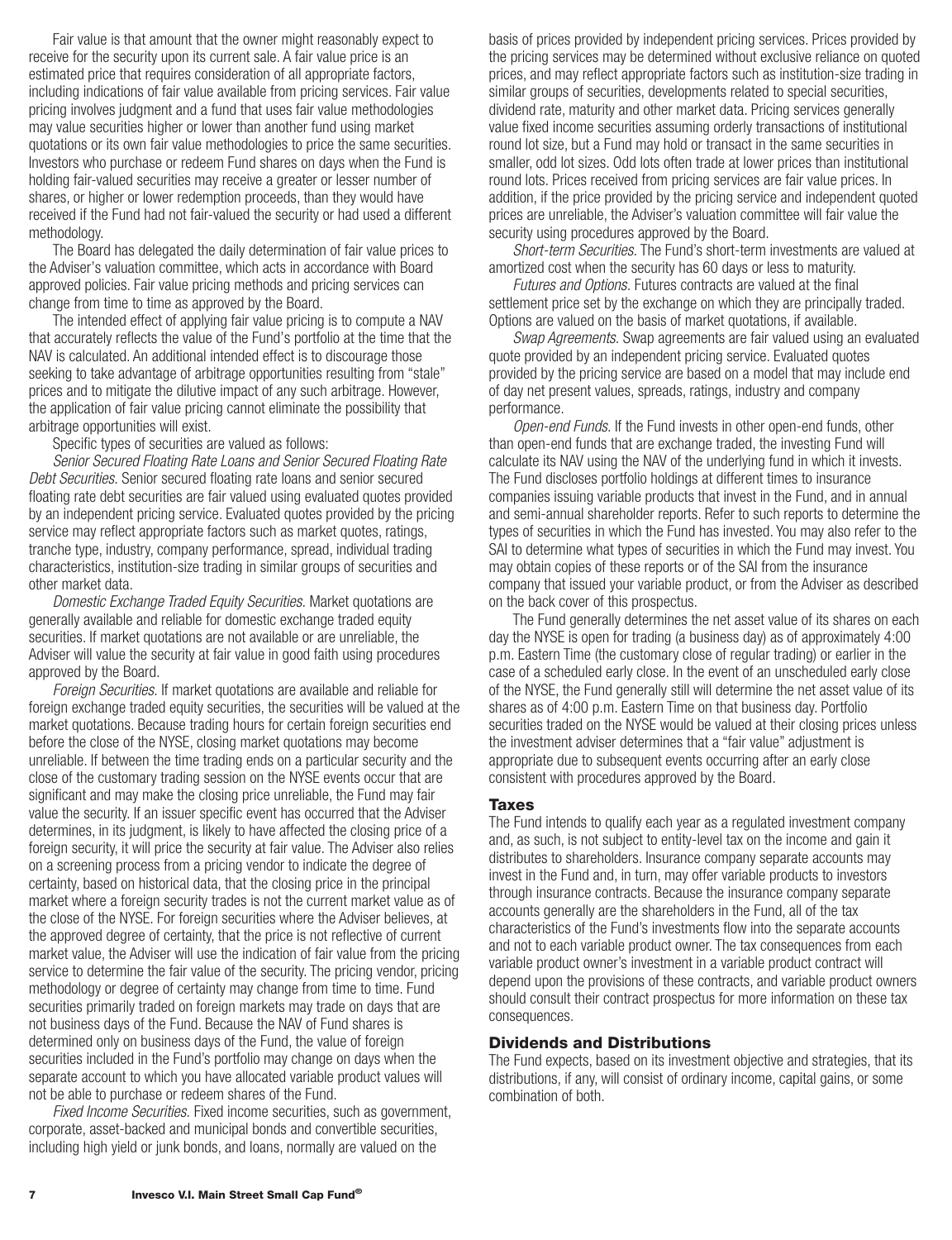# <span id="page-9-0"></span>**Dividends**

The Fund generally declares and pays dividends from net investment income, if any, annually.

#### **Capital Gains Distributions**

The Fund generally distributes long-term and short-term capital gains (net of any available capital loss carryovers), if any, at least annually. Capital gains distributions may vary considerably from year to year as a result of the Fund's normal investment activities and cash flows.

### **Share Classes**

The Fund has two classes of shares, Series I shares and Series II shares. Each class is identical except that Series II shares have a distribution or "Rule 12b-1 Plan" that is described below.

### **Distribution Plan**

The Fund has adopted a distribution or "Rule 12b-1 Plan" for its Series II shares. The plan allows the Fund to pay distribution fees to life insurance companies and others to promote the sale and distribution of Series II shares. The plan provides for a maximum fee equal to an annual rate of 0.25% (expressed as a percentage of average daily net assets of the Fund). Because the Fund pays these fees out of its assets on an ongoing basis, over time these fees will increase the cost of your investment and may cost you more than paying other types of charges.

### **Payments to Insurance Companies**

The insurance company that issued your variable product, or one of its affiliates, may receive all the Rule 12b-1 distribution fees discussed above. In addition to those payments, Invesco Distributors, Inc., the distributor of the Fund and an Invesco Affiliate, and other Invesco Affiliates may make cash payments to the insurance company that issued your variable product or the insurance company's affiliates in connection with promotion of the Fund and certain other marketing support services. Invesco Affiliates make these payments from their own resources. Invesco Affiliates make these payments as incentives to certain insurance companies or their affiliates to promote the sale and retention of shares of the Fund. The benefits Invesco Affiliates receive when they make these payments may include, among other things, adding the Fund to the list of underlying investment options in the insurance company's variable products, and access (in some cases on a preferential basis over other competitors) to individual members of an insurance company's sales force or to an insurance company's management. These payments are sometimes referred to as "shelf space" payments because the payments compensate the insurance company for including the Fund in its variable products (on its "sales shelf"). Invesco Affiliates may also make payments to insurance company affiliates for support, training and ongoing education for sales personnel about the Fund, financial planning needs of Fund shareholders or contract owners that allocate contract value directly or indirectly to the Fund, marketing and advertising of the Fund, and access to periodic conferences held by insurance company affiliates relating directly or indirectly to the Fund. Invesco Affiliates compensate insurance companies or their affiliates differently depending typically on the level and/or type of services provided by the insurance companies or their affiliates. The payments Invesco Affiliates make may be calculated on sales of shares of the Fund (Sales-Based Payments), in which case the total amount of such payments shall not exceed 0.25% of the offering price of all shares sold through variable products during the particular period. Such payments also may be calculated on the average daily net assets of the Fund attributable to that particular insurance company or its affiliates (Asset-Based Payments), in which case the total amount of such cash payments shall not exceed 0.25% per annum of those assets during a defined period. Sales-Based Payments primarily create incentives to make sales of shares of the Fund and Asset-Based Payments primarily create incentives to retain assets of the Fund in insurance company separate accounts or funds of funds.

Invesco Affiliates are motivated to make the payments described above in order to promote the sale of Fund shares and the retention of those

investments by clients of insurance companies. To the extent insurance companies sell more shares of the Fund or retain shares of the Fund in their variable product owners' accounts, Invesco Affiliates may directly or indirectly benefit from the incremental management and other fees paid to Invesco Affiliates by the Fund with respect to those assets.

In addition to the payments listed above, Invesco may also make payments to insurance companies for certain administrative services provided to the Fund. These services may include, but are not limited to, maintenance of master accounts with the Fund; tracking, recording and transmitting net purchase and redemption orders for Fund shares; distributing redemption proceeds and transmitting net purchase payments; reconciling purchase and redemption activity and dividend and distribution payments between a master account and the Fund; maintaining and preserving records related to the purchase, redemption and other account activity of variable product owners; distributing copies of Fund documents, such as prospectuses, proxy materials and periodic reports, to variable product owners; assisting with proxy solicitations on behalf of the Fund, including soliciting and compiling voting instructions from variable contract owners; and responding to inquiries from variable contract owners about the Fund. The Fund has agreed to reimburse Invesco for its payments made to Insurance Companies to provide these services, up to an annual limit of 0.15% of the average daily net assets invested in the Fund by each insurance company. Any amounts paid by Invesco to an insurance company in excess of 0.15% of the average daily net assets invested in the Fund are paid by Invesco out of its own financial resources, and not out of the Fund's assets. Insurance companies may earn profits on these payments for these services, since the amount of the payments may exceed the cost of providing the service.

You can find further details in the SAI about these payments and the services provided by insurance companies or their affiliates. In certain cases these payments could be significant to the insurance company or its affiliates. Your insurance company may charge you additional fees or commissions on your variable product other than those disclosed in this prospectus. You can ask your insurance company about any payments it or its affiliates receive from Invesco Affiliates, or the Fund, as well as about fees and/or commissions it charges. The prospectus for your variable product may also contain additional information about these payments.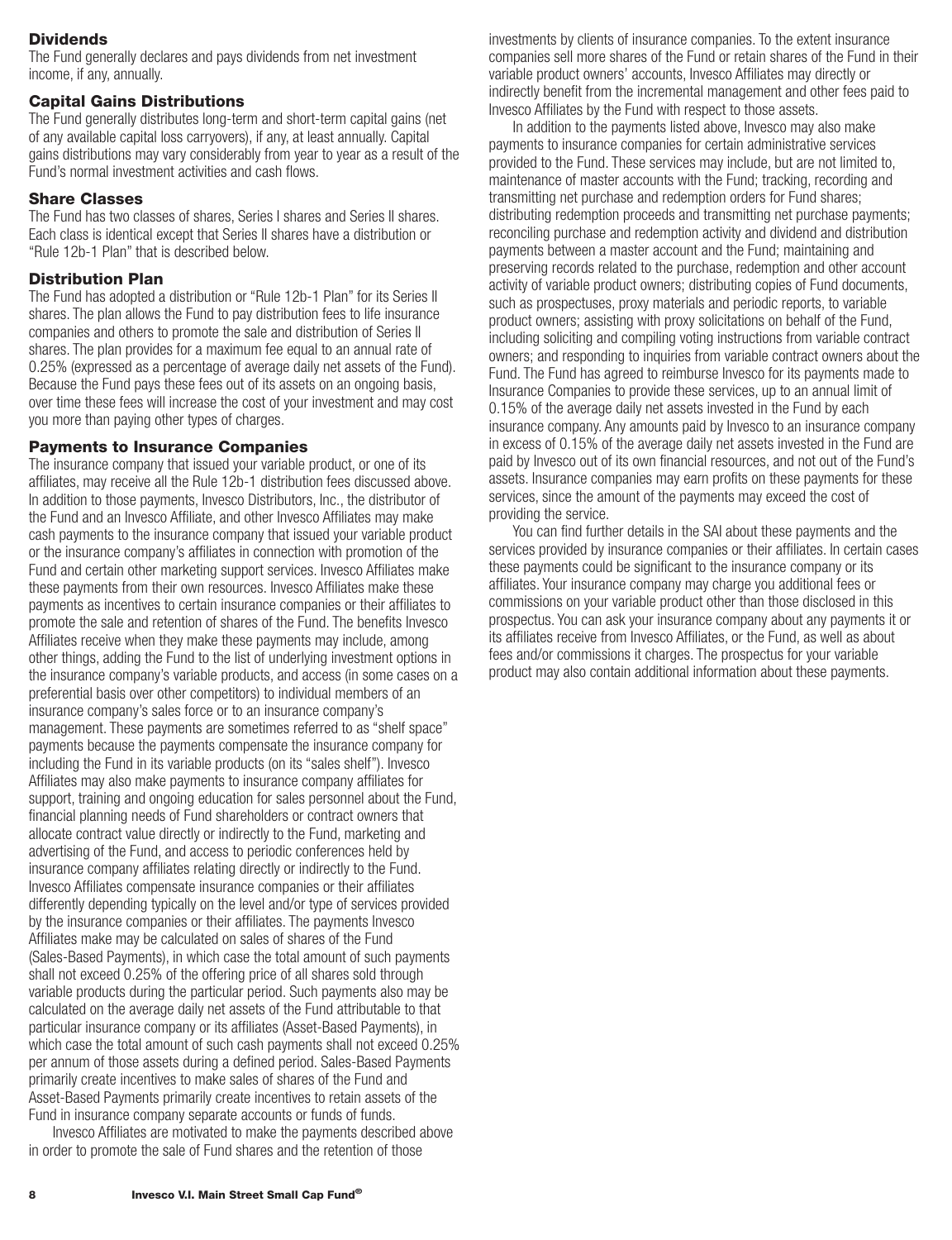# <span id="page-10-0"></span>**Financial Highlights**

The financial highlights information presented for the Fund includes the financial history of the predecessor fund, which was reorganized into the Fund after the close of business on May 24, 2019. The financial highlights show the Fund's and predecessor fund's financial history for the past five fiscal years or, if shorter, the applicable period of operations since the inception of the class of shares. The financial highlights table is intended to help you understand the Fund's and the predecessor fund's financial performance. Certain information reflects financial results for a single Fund share.

The total returns in the table represent the rate that an investor would have earned (or lost) on an investment in the Fund or predecessor fund (assuming reinvestment of all dividends and distributions). The information for the fiscal years ended after May 24, 2019 has been audited by PricewaterhouseCoopers LLP, an independent registered public accounting firm, whose report, along with the Fund's financial statements, is included in the Fund's annual report, which is available upon request. The information for fiscal years ended prior to May 24, 2019 has been audited by the predecessor fund's auditor.

|                     | Net asset<br>value,<br>beginning<br>of period | <b>Net</b><br>investment<br>income<br>(loss) <sup>(a</sup> | <b>Net gains</b><br>(losses)<br>on securities<br>(both<br>realized and<br>unrealized) operations | <b>Total from</b><br>investment investment | Dividends<br>from net<br>income | <b>Distributions</b><br>from net<br>realized<br>gains | Total<br>distributions of period return (b) | Net asset<br>value, end | <b>Total</b> | Net assets,<br>end of period<br>(000's omitted) | <b>Ratio of</b><br>expenses<br>to average<br>net assets<br>with fee waivers<br>and/or<br>expenses<br>absorbed | <b>Ratio of</b><br>expenses<br>to average net Ratio of net<br>assets without investment<br>fee waivers<br>and/or<br>expenses<br>absorbed <sup>(c)</sup> | income<br>(loss)<br>to average<br>net assets turnover (d) | Portfolio |
|---------------------|-----------------------------------------------|------------------------------------------------------------|--------------------------------------------------------------------------------------------------|--------------------------------------------|---------------------------------|-------------------------------------------------------|---------------------------------------------|-------------------------|--------------|-------------------------------------------------|---------------------------------------------------------------------------------------------------------------|---------------------------------------------------------------------------------------------------------------------------------------------------------|-----------------------------------------------------------|-----------|
| Series I            |                                               |                                                            |                                                                                                  |                                            |                                 |                                                       |                                             |                         |              |                                                 |                                                                                                               |                                                                                                                                                         |                                                           |           |
| Year ended 12/31/21 | \$27.42                                       | \$0.01                                                     | \$6.19                                                                                           | \$6.20                                     | \$(0.12)                        | \$(2.03)                                              | \$(2.15)                                    | \$31.47                 | 22.55%       | \$158,060                                       | 0.80%                                                                                                         | 0.84%                                                                                                                                                   | 0.03%                                                     | 32%       |
| Year ended 12/31/20 | 23.32                                         | 0.09                                                       | 4.47                                                                                             | 4.56                                       | (0.14)                          | (0.32)                                                | (0.46)                                      | 27.42                   | 19.93        | 119,377                                         | 0.80                                                                                                          | 0.91                                                                                                                                                    | 0.41                                                      | 35        |
| Year ended 12/31/19 | 20.36                                         | 0.11                                                       | 5.06                                                                                             | 5.17                                       | (0.05)                          | (2.16)                                                | (2.21)                                      | 23.32                   | 26.47        | 109,695                                         | 0.80                                                                                                          | 0.86                                                                                                                                                    | 0.49                                                      | 36        |
| Year ended 12/31/18 | 25.79                                         | 0.07                                                       | (2.07)                                                                                           | (2.00)                                     | (0.08)                          | (3.35)                                                | (3.43)                                      | 20.36                   | (10.32)      | 123,962                                         | 0.80                                                                                                          | 0.83                                                                                                                                                    | 0.28                                                      | 45        |
| Year ended 12/31/17 | 24.08                                         | 0.07                                                       | 3.22                                                                                             | 3.29                                       | (0.22)                          | (1.36)                                                | (1.58)                                      | 25.79                   | 14.15        | 152.617                                         | 0.80                                                                                                          | 0.80                                                                                                                                                    | 0.28                                                      | 42        |
| Series II           |                                               |                                                            |                                                                                                  |                                            |                                 |                                                       |                                             |                         |              |                                                 |                                                                                                               |                                                                                                                                                         |                                                           |           |
| Year ended 12/31/21 | 26.91                                         | (0.07)                                                     | 6.08                                                                                             | 6.01                                       | (0.06)                          | (2.03)                                                | (2.09)                                      | 30.83                   | 22.26        | 709,699                                         | 1.05                                                                                                          | 1.09                                                                                                                                                    | (0.22)                                                    | 32        |
| Year ended 12/31/20 | 22.89                                         | 0.03                                                       | 4.39                                                                                             | 4.42                                       | (0.08)                          | (0.32)                                                | (0.40)                                      | 26.91                   | 19.63        | 650,386                                         | 1.05                                                                                                          | 1.16                                                                                                                                                    | 0.16                                                      | 35        |
| Year ended 12/31/19 | 20.03                                         | 0.05                                                       | 4.97                                                                                             | 5.02                                       | 0.00                            | (2.16)                                                | (2.16)                                      | 22.89                   | 26.13        | 605,327                                         | 1.05                                                                                                          | 1.11                                                                                                                                                    | 0.25                                                      | 36        |
| Year ended 12/31/18 | 25.42                                         | 0.01                                                       | (2.03)                                                                                           | (2.02)                                     | (0.02)                          | (3.35)                                                | (3.37)                                      | 20.03                   | (10.54)      | 735,969                                         | 1.05                                                                                                          | 1.08                                                                                                                                                    | 0.03                                                      | 45        |
| Year ended 12/31/17 | 23.75                                         | 0.01                                                       | 3.18                                                                                             | 3.19                                       | (0.16)                          | (1.36)                                                | (1.52)                                      | 25.42                   | 13.91        | 935.793                                         | 1.05                                                                                                          | 1.05                                                                                                                                                    | 0.03                                                      | 42        |

(a) Calculated using average shares outstanding.

(b) Includes adjustments in accordance with accounting principles generally accepted in the United States of America and as such, the net asset value for financial reporting purposes and the returns based upon those net asset values may differ from the net asset value and returns for shareholder transactions. Total returns are not annualized for periods less than one year, if applicable, and do not reflect charges assessed in connection with a variable product, which if included would reduce total returns.

(c) Does not include indirect expenses from affiliated fund fees and expenses of 0.00% for the years ended December 31, 2019, 2018 and 2017, respectively.

(d) Portfolio turnover is calculated at the fund level and is not annualized for periods less than one year, if applicable.